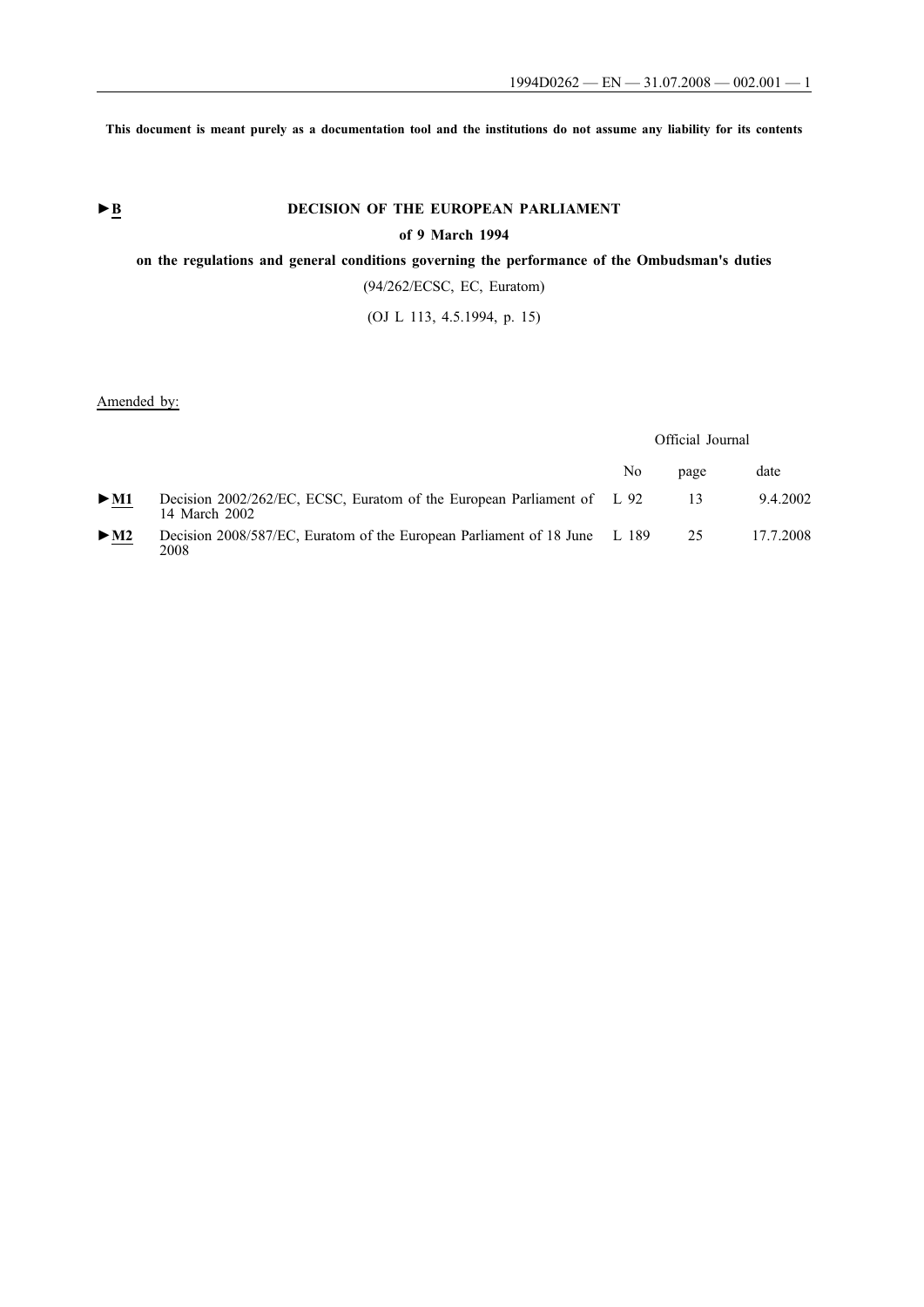#### **DECISION OF THE EUROPEAN PARLIAMENT**

#### **of 9 March 1994**

#### **on the regulations and general conditions governing the performance of the Ombudsman's duties**

(94/262/ECSC, EC, Euratom)

#### THE EUROPEAN PARLIAMENT,

Having regard to the Treaties establishing the European Communities, and in particular Article 138e (4) of the Treaty establishing the European Community **►M2** \_\_\_\_\_\_\_\_\_\_ ◄, Article 107d (4) of the Treaty establishing the European Atomic Energy Community,

Having regard to the opinion of the Commission,

Having regard to the Council's approval,

Whereas the regulations and general conditions governing the performance of the Ombudsman's duties should be laid down, in compliance with the provisions of the Treaties establishing the European Communities;

Whereas the conditions under which a complaint may be referred to the Ombudsman should be established as well as the relationship between the performance of the duties of Ombudsman and legal or administrative proceedings;

#### **▼M2**

Whereas the Ombudsman, who may also act on his own initiative, must have access to all the elements required for the performance of his duties; whereas to that end Community institutions and bodies are obliged to supply the Ombudsman, at his request, with any information which he requests of them and without prejudice to the Ombudsman's obligation not to divulge such information; whereas access to classified information or documents, in particular to sensitive documents within the meaning of Article 9 of Regulation (EC) No 1049/2001 (1), should be subject to compliance with the rules on security of the Community institution or body concerned; whereas the institutions or bodies supplying classified information or documents as mentioned in the first subparagraph of Article 3(2) should inform the Ombudsman of such classification; whereas for the implementation of the rules provided for in the first subparagraph of Article 3(2), the Ombudsman should have agreed in advance with the institution or body concerned the conditions for treatment of classified information or documents and other information covered by the obligation of professional secrecy; whereas if the Ombudsman finds that the assistance requested is not forthcoming, he shall inform the European Parliament, which shall make appropriate representations;

#### **▼B**

Whereas it is necessary to lay down the procedures to be followed where the Ombudsman's enquiries reveal cases of maladministration; whereas provision should also be made for the submission of a comprehensive report by the Ombudsman to the European Parliament at the end of each annual session;

Whereas the Ombudsman and his staff are obliged to treat in confidence any information which they have acquired in the course of their duties; whereas the Ombudsman is, however, obliged to inform the competent authorities of facts which he considers might relate to criminal law and which have come to this attention in the course of his enquiries;

<sup>(1)</sup> Regulation (EC) No 1049/2001 of the European Parliament and of the Council of 30 May 2001 regarding public access to European Parliament, Council and Commission documents (OJ L 145, 31.5.2001, p. 43).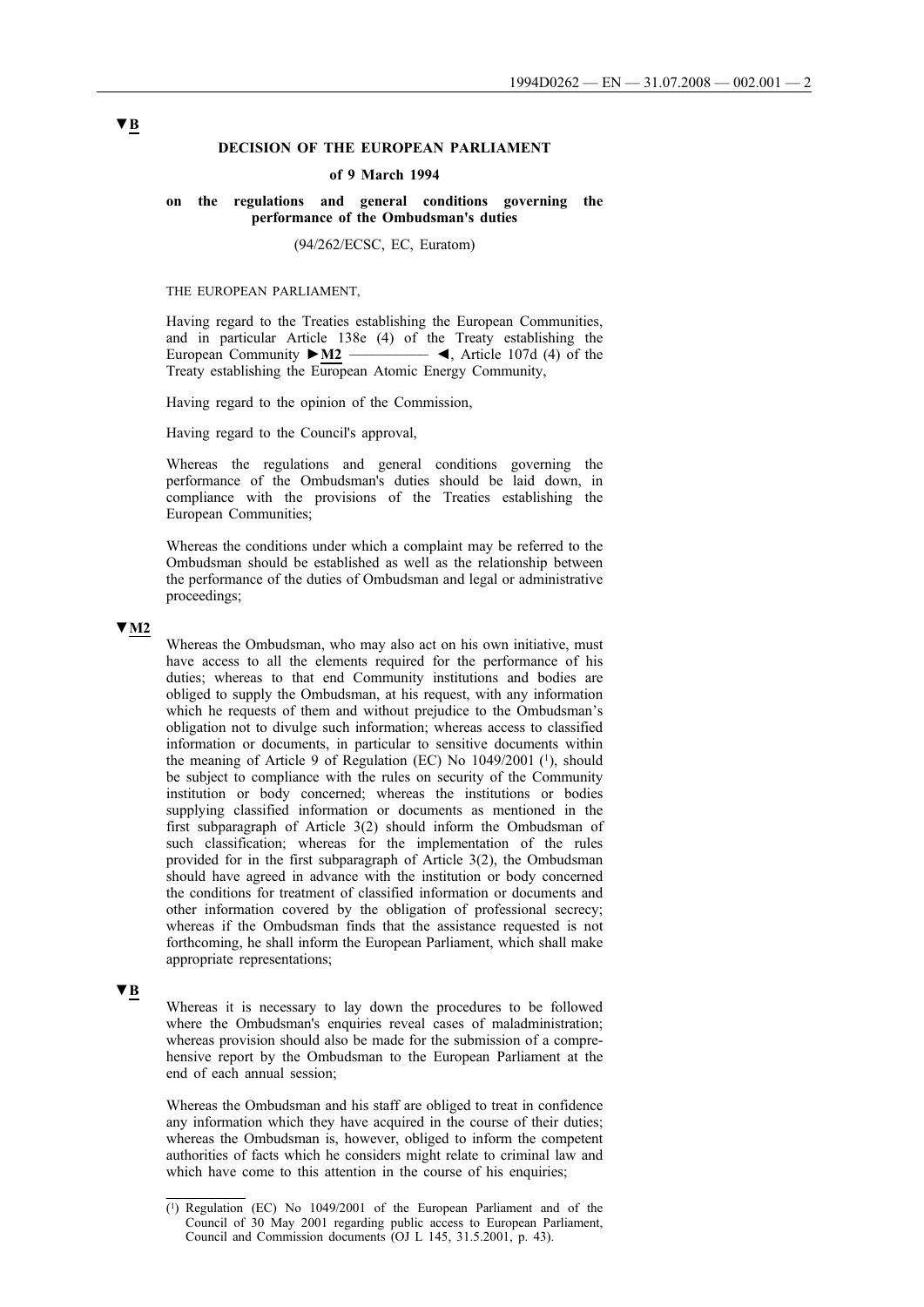Whereas provision should be made for the possibility of cooperation between the Ombudsman and authorities of the same type in certain Member States, in compliance with the national laws applicable;

Whereas it is for the European Parliament to appoint the Ombudsman at the beginning of its mandate and for the duration thereof, choosing him from among persons who are Union citizens and offer every requisite guarantee of independence and competence;

Whereas conditions should be laid down for the cessation of the Ombudsman's duties;

Whereas the Ombudsman must perform his duties with complete independence and give a solemn undertaking before the Court of Justice of the European Communities that he will do so when taking up his duties; whereas activities incompatible with the duties of Ombudsman should be laid down as should the renumeration, privileges and immunities of the Ombudsman;

Whereas provisions should be laid down regarding the officials and servants of the Ombudsman's secretariat which will assist him and the budget thereof; whereas the seat of the Ombudsman should be that of the European Parliament;

Whereas it is for the Ombudsman to adopt the implementing provisions for this Decision; whereas furthermore certain transitional provisions should be laid down for the first Ombudsman to be appointed after the entry into force of the Treaty on European Union,

HAS DECIDED AS FOLLOWS:

#### *Article 1*

1. The regulations and general conditions governing the performance of the Ombudsman's duties shall be as laid down by this Decision in accordance with Article 138e (4) of the Treaty establishing the European Community  $\triangleright M2$   $\longrightarrow$  and Article 107d (4) of the Treaty establishing the European Atomic Energy Community.

2. The Ombudsman shall perform his duties in accordance with the powers conferred on the Community institutions and bodies by the Treaties.

3. The Ombudsman may not intervene in cases before courts or question the soundness of a court's ruling.

#### *Article 2*

1. Within the framework of the aformentioned Treaties and the conditions laid down therein, the Ombudsman shall help to uncover maladaministration in the activities of the Community institutions and bodies, with the exception of the Court of Justice and the Court of First Instance acting in their judicial role, and make recommendations with a view to putting an end to it. No action by any other authority or person may be the subject of a complaint to the Ombudsman.

2. Any citizen of the Union or any natural or legal person residing or having its registered office in a Member State of the Union may, directly or through a Member of the European Parliament, refer a complaint to the Ombudsman in respect of an instance of maladministration in the activities of Community institutions or bodies, with the exception of the Court of Justice and the Court of First Instance acting in their judicial role. The Ombudsman shall inform the institution or body concerned as soon as a complaint is referred to him.

3. The complaint must allow the person lodging the complaint and the object of the complaint to be identified; the person lodging the complaint may request that his complaint remain confidential.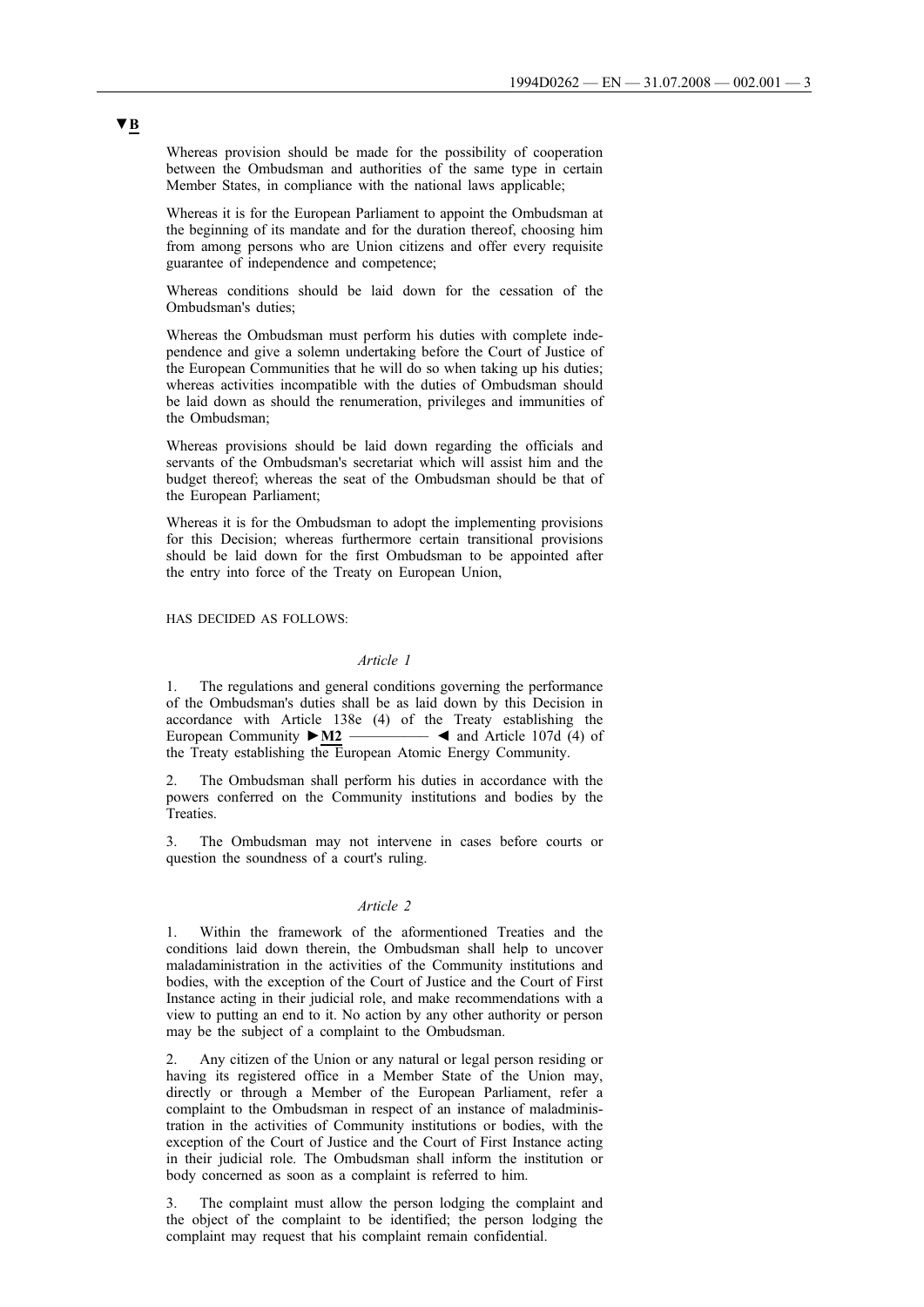4. A complaint shall be made within two years of the date on which the facts on which it is based came to the attention of the person lodging the complaint and must be preceded by the appropriate administrate approaches to the institutions and bodies concerned.

5. The Ombudsman may advise the person lodging the complaint to address it to another authority.

6. Complaints submitted to the Ombudsman shall not affect time limits for appeals in administrative or judicial proceedings.

7. When the Ombudsman, because of legal proceedings in progress or concluded concerning the facts which have been put forward, has to declare a complaint inadmissible or terminate consideration of it, the outcome of any enquiries he has carried out up to that point shall be filed without further action.

8. No complaint may be made to the Ombudsman that concerns work relationships between the Community institutions and bodies and their officials and other servants unless all the possibilities for the submission of internal administrative requests and complaints, in particular the procedures referred to in Article 90 (1) and (2) of the Staff Regulations, have been exhausted by the person concerned and the time limits for replies by the authority thus petitioned have expired.

The Ombudsman shall as soon as possible inform the person lodging the complaint of the action he has taken on it.

### *Article 3*

1. The Ombudsman shall, on his own initiative or following a complaint, conduct all the enquiries which he considers justified to clarify any suspected maladministration in the activities of Community institutions and bodies. He shall inform the institution or body concerned of such action, which may submit any useful comment to him.

## **▼M2**

2. The Community institutions and bodies shall be obliged to supply the Ombudsman with any information he has requested from them and give him access to the files concerned. Access to classified information or documents, in particular to sensitive documents within the meaning of Article 9 of Regulation (EC) No 1049/2001, shall be subject to compliance with the rules on security of the Community institution or body concerned.

The institutions or bodies supplying classified information or documents as mentioned in the previous subparagraph shall inform the Ombudsman of such classification.

For the implementation of the rules provided for in the first subparagraph, the Ombudsman shall have agreed in advance with the institution or body concerned the conditions for treatment of classified information or documents and other information covered by the obligation of professional secrecy.

The institutions or bodies concerned shall give access to documents originating in a Member State and classed as secret by law or regulation only where that Member State has given its prior agreement.

They shall give access to other documents originating in a Member State after having informed the Member State concerned.

In both cases, in accordance with Article 4, the Ombudsman may not divulge the content of such documents.

Officials and other servants of Community institutions and bodies must testify at the request of the Ombudsman; they shall continue to be bound by the relevant rules of the Staff Regulations, notably their duty of professional secrecy.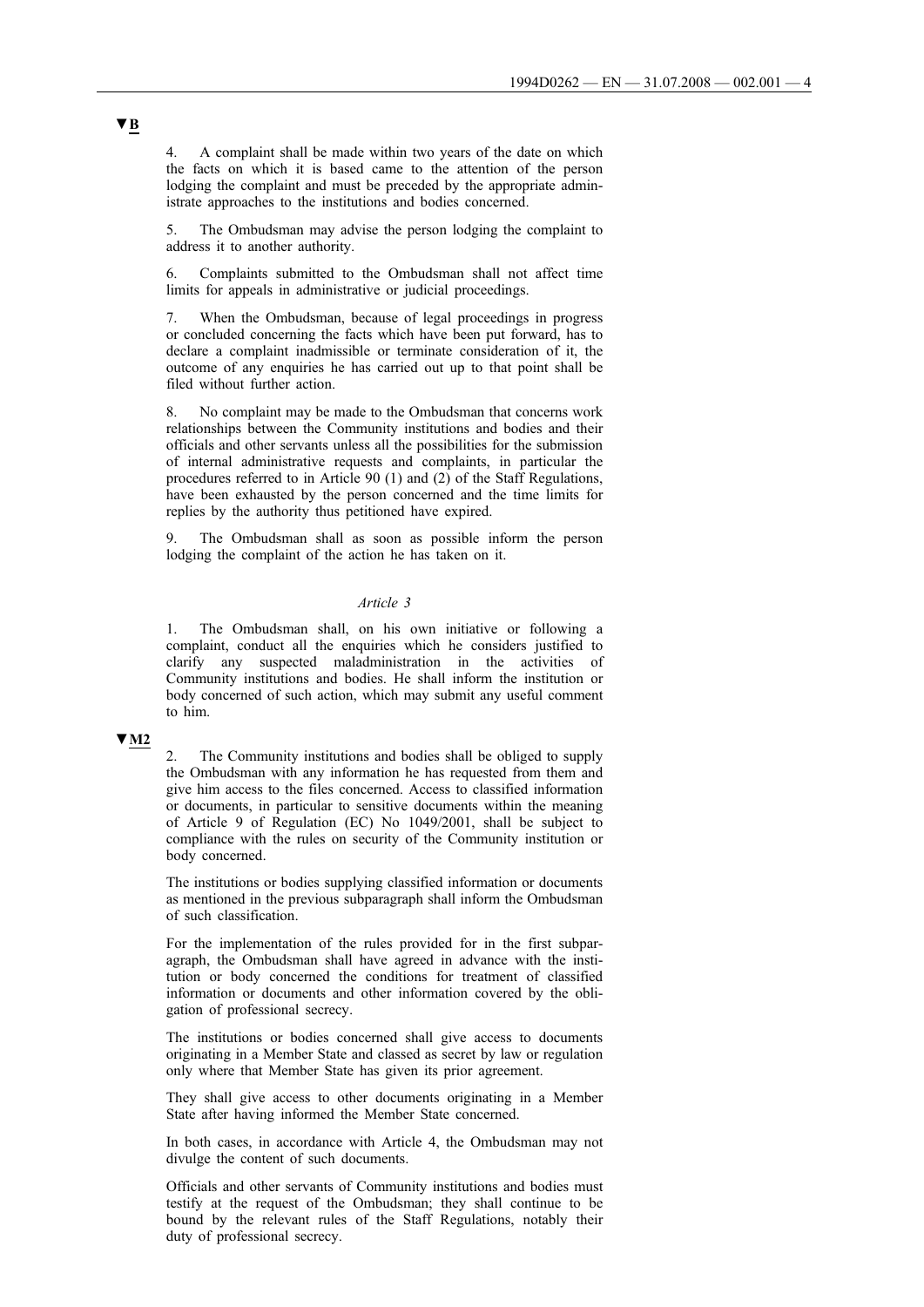3. The Member States' authorities shall be obliged to provide the Ombudsman, whenever he may so request, via the Permanent Representations of the Member States to the European Communities, with any information that may help to clarify instances of maladministration by Community institutions or bodies unless such information is covered by laws or regulations on secrecy or by provisions preventing its being communicated. Nonetheless, in the latter case, the Member State concerned may allow the Ombudsman to have this information provided that he undertakes not to divulge it.

If the assistance which he requests is not forthcoming, the Ombudsman shall inform the European Parliament, which shall make appropriate representations.

5. As far as possible, the Ombudsman shall seek a solution with the institution or body concerend to eliminate the instance of maldadministration and satisfy the complaint.

6. If the Ombudsman finds there has been maladministration, he shall inform the institution or body concerned, where appropriate making draft recommendations. The institution or body so informed shall send the Ombudsman a detailed opinion within three months.

The Ombudsman shall then send a report to the European Parliament and to the institution or body concerned. He may make recommendations in his report. The person lodging the complaint shall be informed by the Ombudsman of the outcome of the inquiries, of the opinion expressed by the institution or body concerned and of any recommendations made by the Ombudsman.

8. At the end of each annual session the Ombudsman shall submit to the European Parliament a report on the outcome of his inquiries.

## **▼M2**

## *Article 4*

1. The Ombudsman and his staff, to whom Article 287 of the Treaty establishing the European Community and Article 194 of the Treaty establishing the European Atomic Energy Community shall apply, shall be required not to divulge information or documents which they obtain in the course of their inquiries. They shall, in particular, be required not to divulge any classified information or any document supplied to the Ombudsman, in particular sensitive documents within the meaning of Article 9 of Regulation (EC) No 1049/2001, or documents falling within the scope of Community legislation regarding the protection of personal data, as well as any information which could harm the person lodging the complaint or any other person involved, without prejudice to paragraph 2.

2. If, in the course of inquiries, he learns of facts which he considers might relate to criminal law, the Ombudsman shall immediately notify the competent national authorities via the Permanent Representations of the Member States to the European Communities and, insofar as the case falls within its powers, the competent Community institution, body or service in charge of combating fraud; if appropriate, the Ombudsman shall also notify the Community institution or body with authority over the official or servant concerned, which may apply the second paragraph of Article 18 of the Protocol on the Privileges and Immunities of the European Communities. The Ombudsman may also inform the Community institution or body concerned of the facts calling into question the conduct of a member of their staff from a disciplinary point of view.

#### *Article 4a*

The Ombudsman and his staff shall deal with requests for public access to documents, other than those referred to in Article 4(1), in accordance with the conditions and limits provided for in Regulation (EC) No 1049/2001.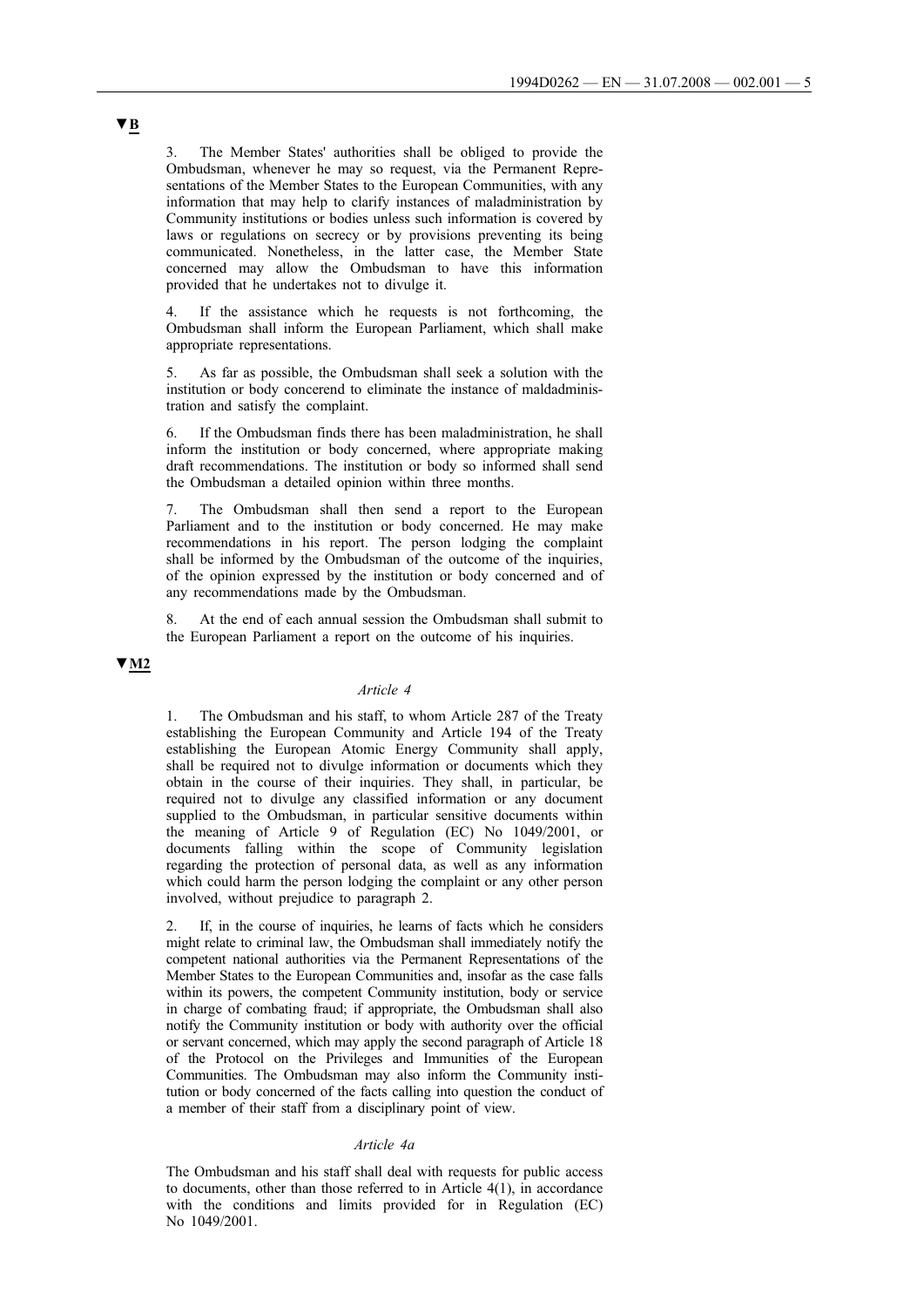#### *Article 5*

1. Insofar as it may help to make his enquiries more efficient and better safeguard the rights and interests of persons who make complaints to him, the Ombudsman may cooperate with authorities of the same type in certain Member States provided he complies with the national law applicable. The Ombudsman may not by this means demand to see documents to which he would not have access under Article 3.

2. Within the scope of his functions as laid down in Article 195 of the Treaty establishing the European Community and Article 107d of the Treaty establishing the European Atomic Energy Community and avoiding any duplication with the activities of the other institutions or bodies, the Ombudsman may, under the same conditions, cooperate with institutions and bodies of Member States in charge of the promotion and protection of fundamental rights.

## **▼B**

#### *Article 6*

1. The Ombudsman shall be appointed by the European Parliament after each election to the European Parliament for the duration of the parliamentary term. He shall be eligible for reappointment.

2. The Ombudsman shall be chosen from among persons who are Union citizens, have full civil and political rights, offer every guarantee of independence, and meet the conditions required for the exercice of the highest judicial office in their country or have the acknowledgement competence and experience to undertake the duties of Ombudsman.

#### *Article 7*

1. The Ombudsman shall cease to exercise his duties either at the end of this term of office or on his resignation or dismissal.

2. Save in the event of his dismissal, the Ombudsman shall remain in office until his successor has been appointed.

3. In the event of early cessation of duties, a successor shall be appointed within three months of the office's falling vacant for the remainder of the parliamentary term.

#### *Article 8*

An Ombudsman who no longer fulfils the conditions required for the performance of his duties or is guilty of serious misconduct may be dismissed by the Court of Justice of the European Communities at the request of the European Parliament.

#### *Article 9*

1. The Ombudsman shall perform his duties with complete independence, in the general interest of the Communities and of the ciitzens of the Union. In the performance of his duties he shall neither seek nor accept instructions from any government or other body. He shall refrain from any act incompatible with the nature of his duties.

2. When taking up his duties, the Ombudsman shall give a solemn undertaking before the Court of Justice of the European Communities that he will perform his duties with complete independence and impartiality and that during and after his term of office he will respect the obligations arising therefrom, in particular his duty to behalve with integrety and discretion as regards the acceptance, after he has ceased to hold office, of certain appointments or benefits.

# **▼M2**